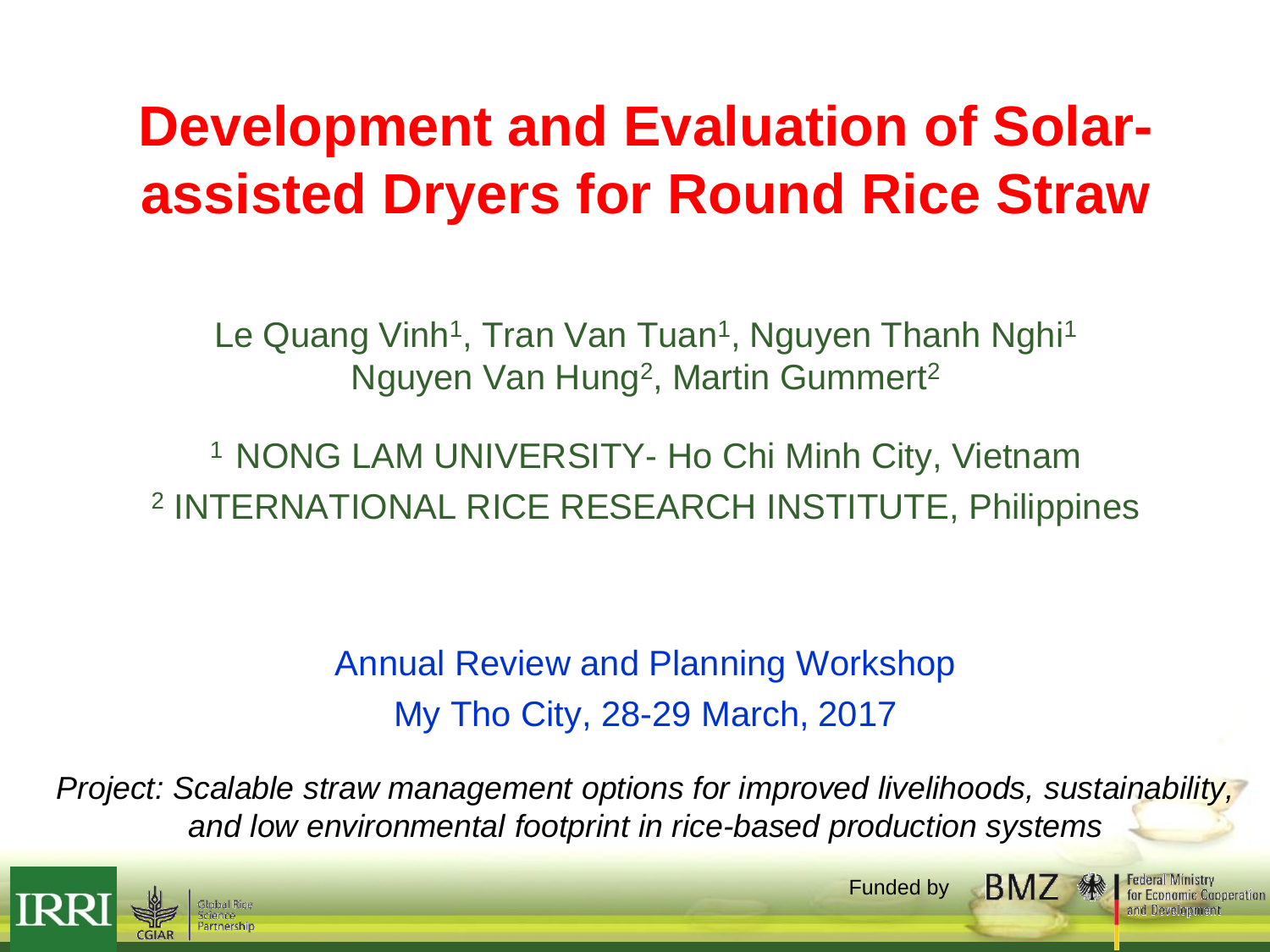# **Introduction**

- With the production of over 20 million tons paddy per year, the Mekong Delta (MD) region of Vietnam produced > 20 mn. tons rice straw annually, however most are burnt in the field, this status is causing a considerable waste of energy and contributing to cause the environmental pollution.
- Service of gathering rice straw by balers is booming and developing quickly, but practically operates only in the winter-spring harvest season  $\rightarrow$  dry the wet straw bales in the summer-autumn harvest season!!??

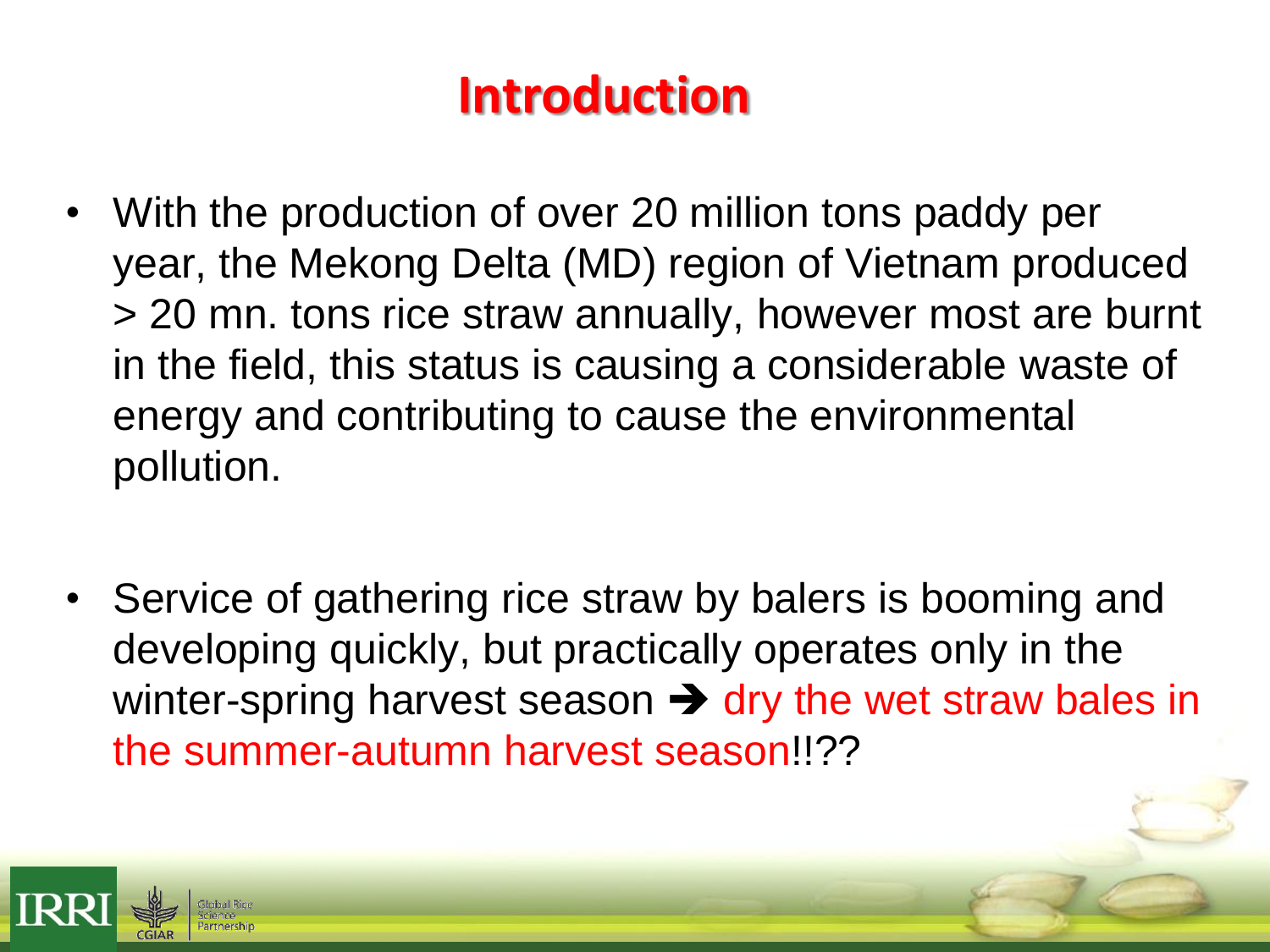#### **Objectives of the conduct of the research**:

- To improve the effectiveness for the activities of processing and trading of rice straw and its products by applying solar-assisted dryers for wet round straw bales.
- Thence, to contribute to resolve the needs of dry rice straw products in the rainy season at rice straw trading and processing establishments in MD.

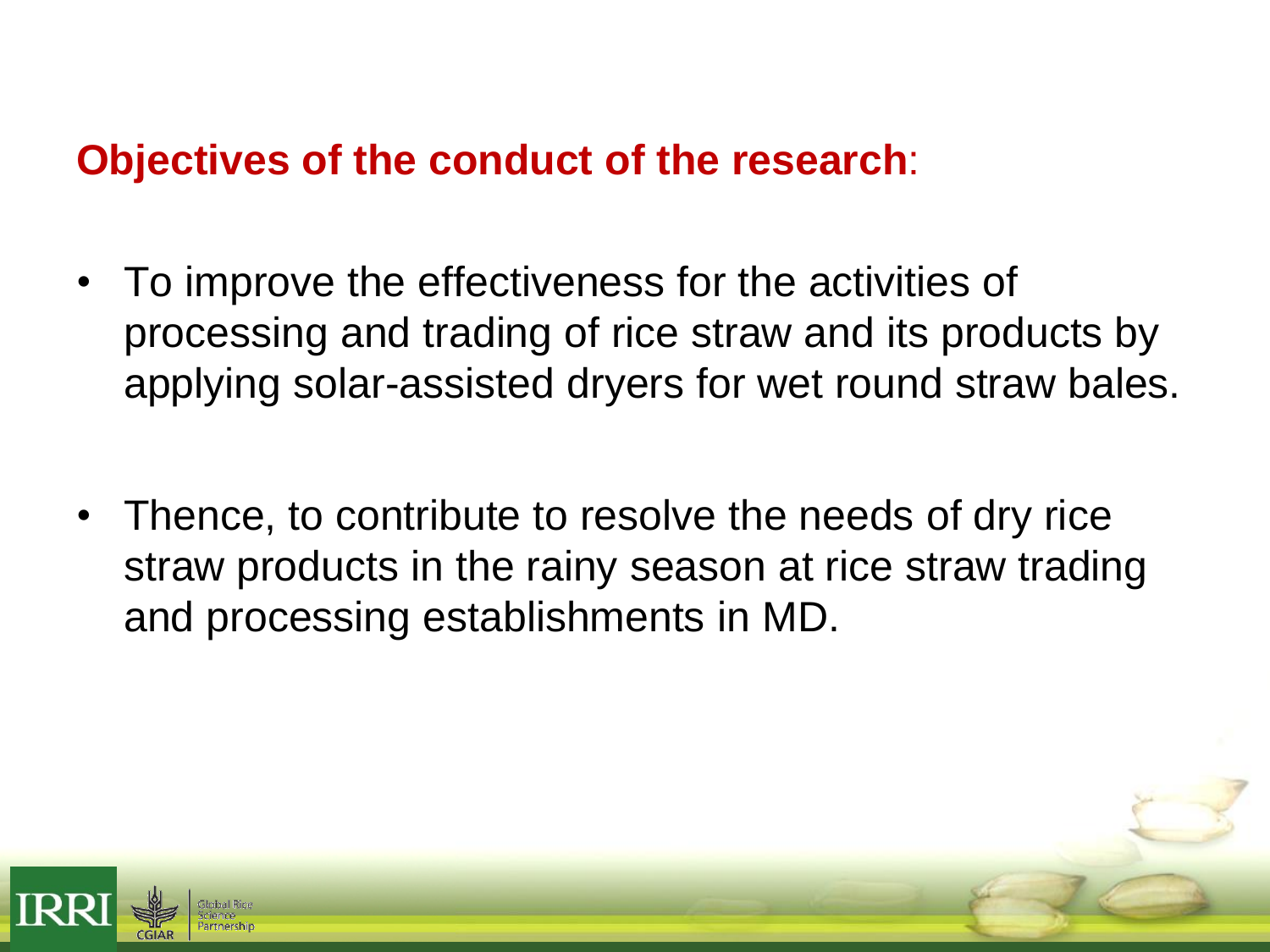#### Drying of straw bale sample at the lab dryer

| <b>Particulars</b>                           | <b>Batch 1</b> | <b>Batch 2</b> | <b>Batch 3</b> |
|----------------------------------------------|----------------|----------------|----------------|
| Initial weight of sample, kg                 | 21.5           | 23.4           | 20.9           |
| Mean initial MC, %<br>Drying temperature, °C | 43.1           | 48.2           | 41.8           |
| - At daytime                                 | $35 - 40$      | 35-40          | 35-40          |
| - At night                                   | 30-35          | 30-35          | 30-35          |
| Final weight of sample, kg                   | 14.2           | 14.0           | 14.1           |
| Mean final MC of sample, %                   | 13.8           | 13.4           | 13.7           |
| Air volume, m <sup>3</sup> /s                | 0.025          | 0.025          | 0.025          |
| <b>Total drying time, hours</b>              | 76.25          | 77.5           | 73.5           |



**IRR** 

**Global Rice** cience Partnership

**CGIAR** 

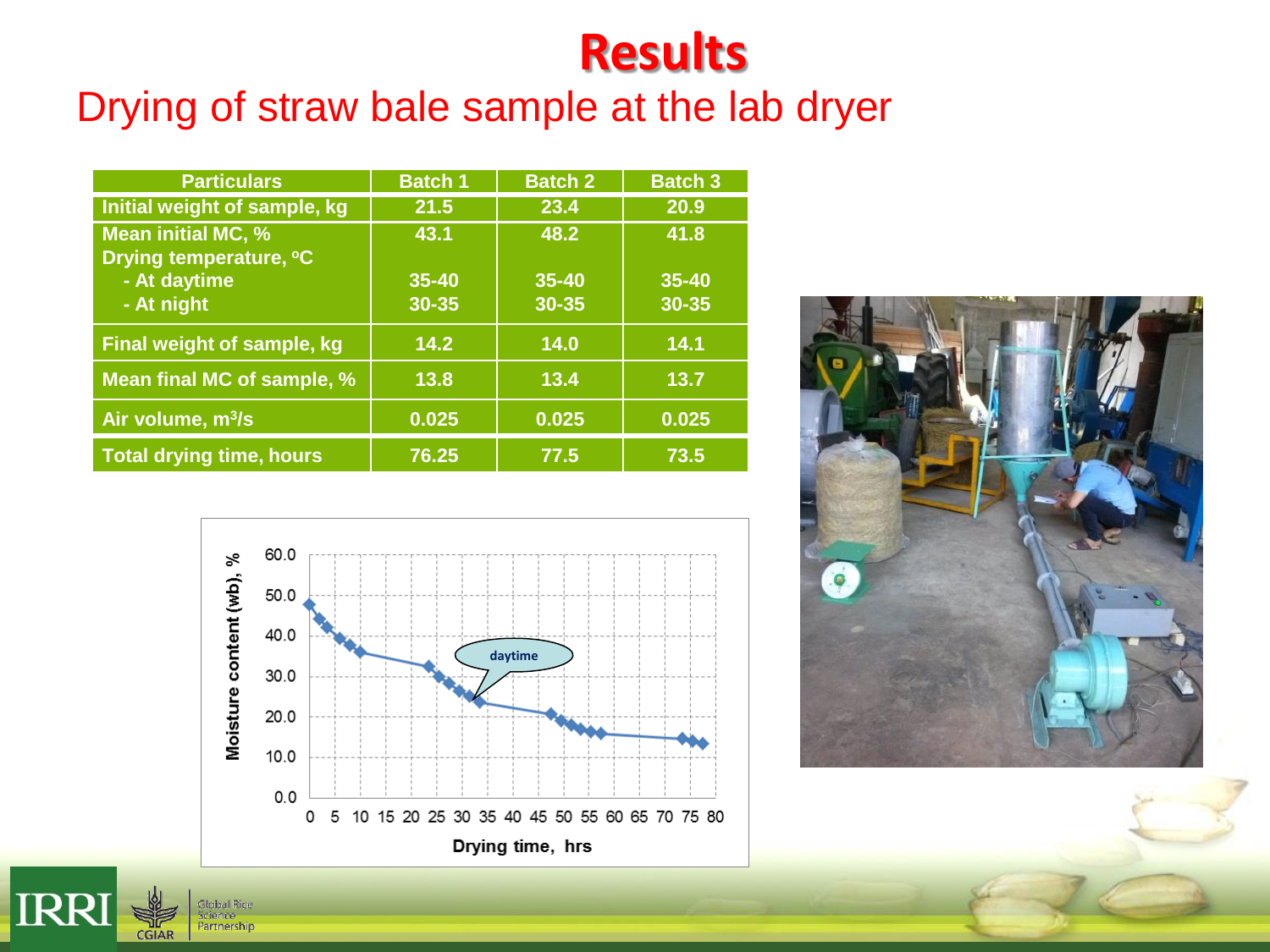#### Drying of straw bale samples at the pilot dryer





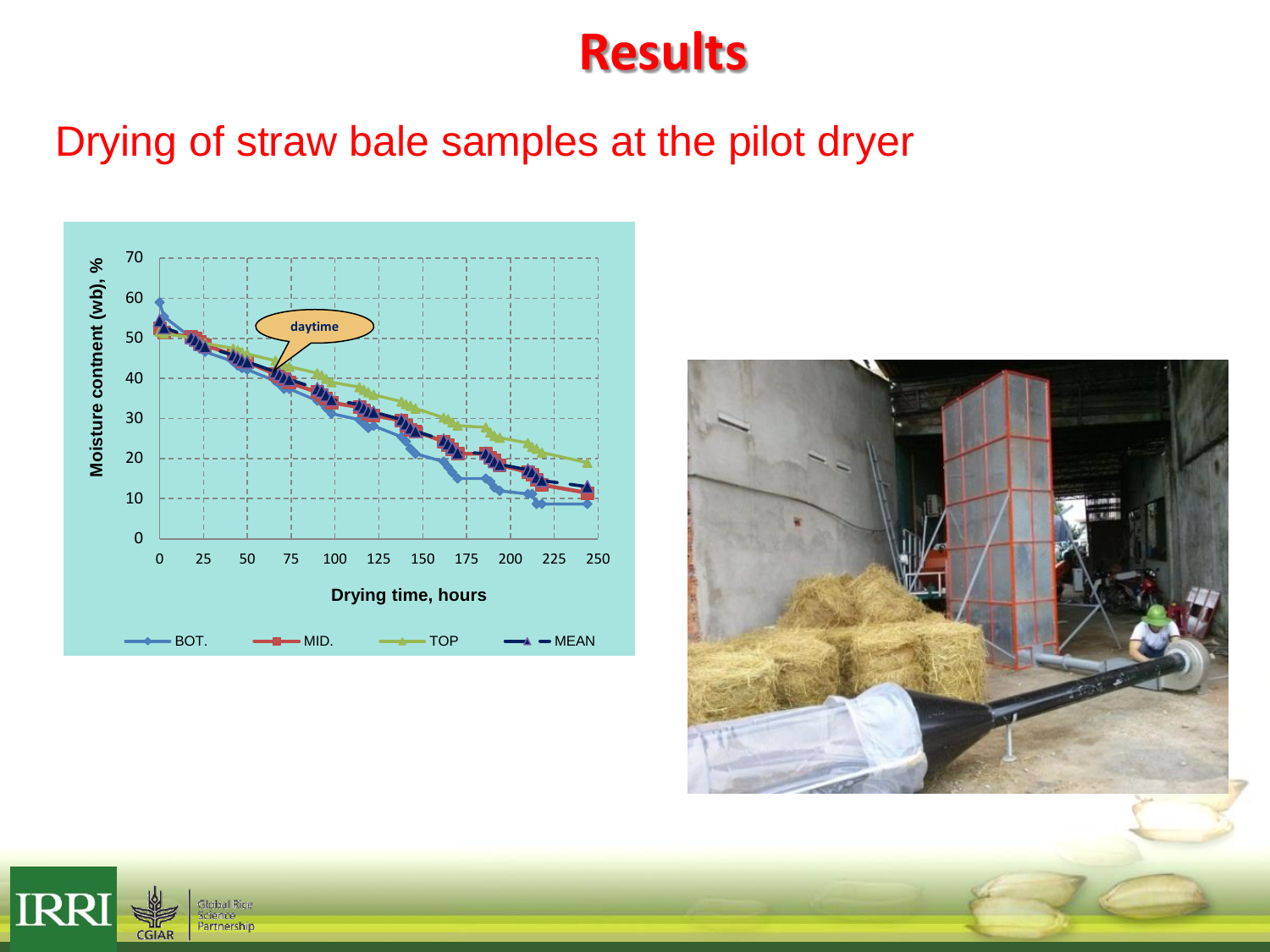#### Drying of straw bale sample at the solar bubble dryer (SBD)

| <b>Particulars</b>                     | <b>Sample</b>      | <b>Sample</b> |  |
|----------------------------------------|--------------------|---------------|--|
|                                        | $\overline{1}$ (*) | $2^{(*)}$     |  |
| Initial weight of sample, kg           | 28.3               | 26.6          |  |
| <b>Mean initial MC, %</b>              | 47.3               | 49.1          |  |
| Drying temperature range, °C           | $35 - 45$          | $35 - 45$     |  |
| <b>Final weight of sample, kg</b>      | 16.6               | 15.4          |  |
| Final MC of sample, %                  | 10.1               | 12.0          |  |
| Total time to finalize the drying      | 224                | 224           |  |
| batch, hours                           |                    |               |  |
| <b>Total actual drying time, hours</b> | 80                 | 80            |  |

**(\*) & (\*\*)***: Samples placed at two ends of the drying bin*





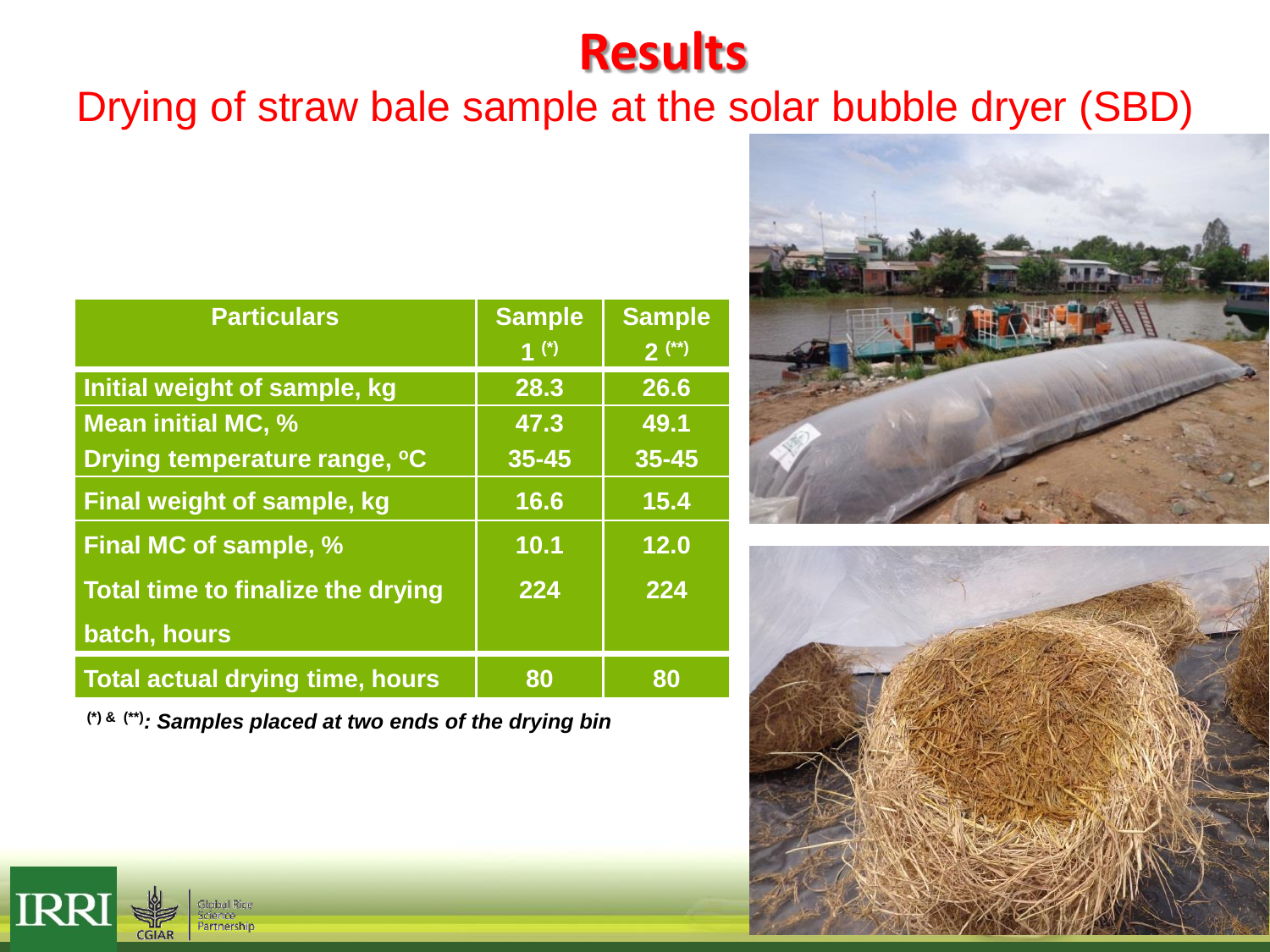### Calculations for the cost of drying

| Dryer type                     | The $500$ -kg<br>pilot dryer |                    | The 30-ton<br>reversible dryer |                      | The 100-ton<br>reversible dryer |                    |
|--------------------------------|------------------------------|--------------------|--------------------------------|----------------------|---------------------------------|--------------------|
| <b>Particulars</b>             | Drying cost,<br>VND/kg       | Percent-<br>age, % | Drying cost,<br>VND/kg         | Percent-<br>age, (%) | Drying cost,<br>VND/kg          | Percent-<br>age, % |
| <b>Depreciation and Repair</b> | 3,397.3                      | 55.0               | 294.0                          | 44.0                 | 240.0                           | 45.0               |
| Interest                       | 1,097.6                      | 18.0               | 82.5                           | 12.0                 | 67.1                            | 13.0               |
| Power                          | 896.0                        | 14.0               | 52.9                           | 8.0                  | 54.0                            | 10.0               |
| Fuel                           | $\overline{0}$               | $\overline{0}$     | 96.0                           | 14.0                 | 97.9                            | 18.0               |
| Labor                          | 692.3                        | 11.0               | 130.0                          | 20.0                 | 67.0                            | 13.0               |
| Land space                     | 149.3                        | 2.0                | 9.8                            | 2.0                  | 7.5                             | 1.0                |
| <b>TOTAL</b>                   | 6,232.5                      | 100                | 665.2                          | 100                  | 533.5                           | 100                |